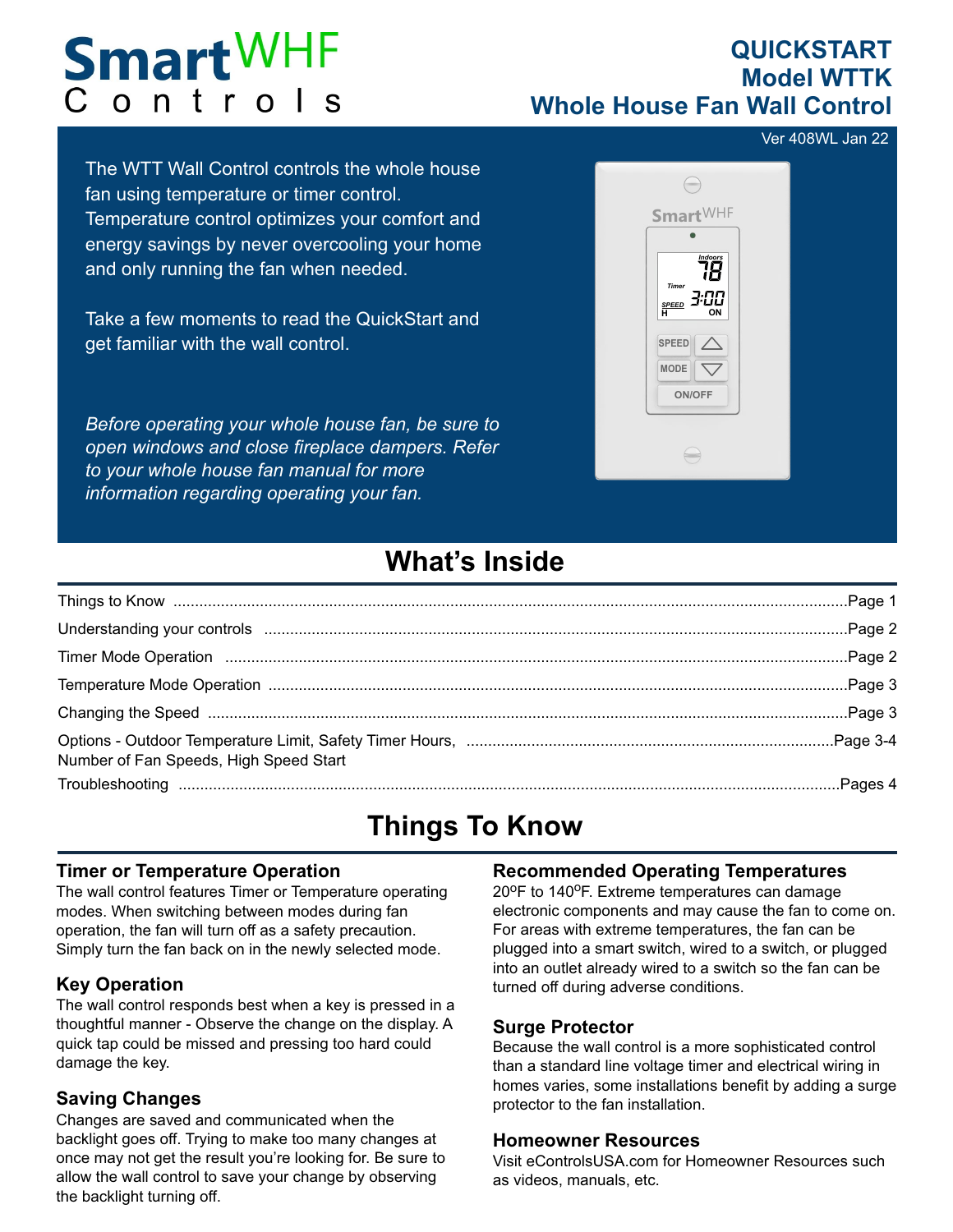### **UNDERSTANDING YOUR WALL CONTROL**



### **OPERATING YOUR FAN**

Select how you would like to operate your fan - Timer or Temperature Mode and follow the simple instructions to start Timer or Temperature fan operation. Make sure windows are open before operating your whole house fan.

### **TIMER MODE**

Press the MODE key then press either the  $\Box$  or  $\Box$  key to select Timer Control (shown below). When switching between modes, the fan turns off.

Timer Mode operates using a timer set from 1 to 12 hours (factory set to 3 hours). The ON/OFF key is used to start timer operation. The fan will turn on and run for the time displayed.

#### **START TIMER OPERATION**

Press the ON/OFF key to display ON.

#### **ADJUST THE TIMER SETTING**

Press and hold the  $\triangle$  or  $\triangledown$  key to adjust the Timer Setting.

- Adjusting the Timer while the Fan is On sets the Timer for just that operation.
- Adjusting the Timer while the fan is Off sets a preferred timer setting that will be used each time the fan is turned on.

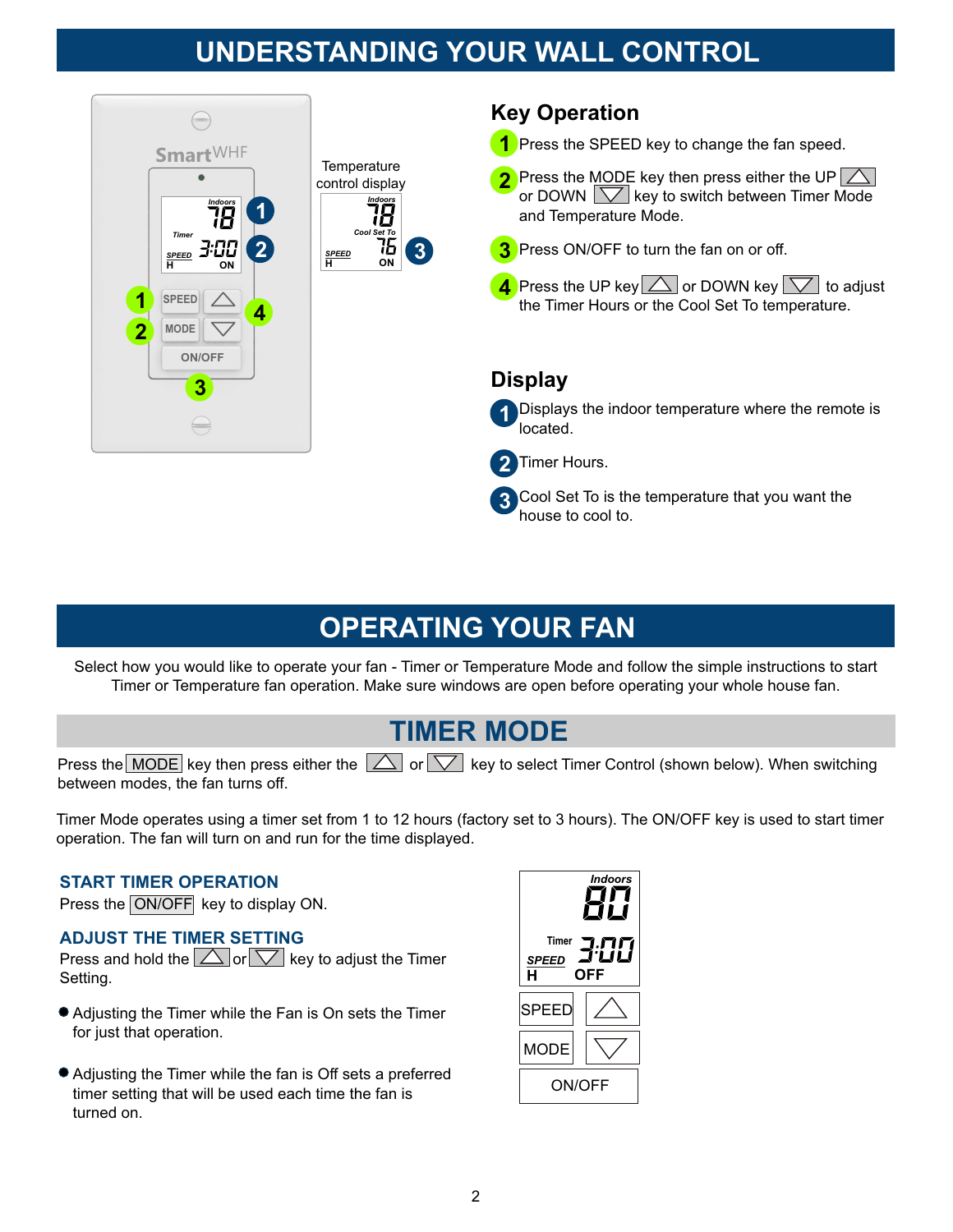### **OPERATING YOUR FAN**

### **TEMPERATURE MODE**

Press the MODE key then press the  $\Box$  or  $\nabla$  key to select Temperature Control (shown below). When switching between modes, the fan turns off.

Temperature Mode operates using the Indoor temperature and the Cool Set To temperature. The ON/OFF key is used to start temperature operation. The fan will turn on when the Set To temperature is below the Indoor temperature. Once the Indoor temperature drops below the Set To temperature the fan will turn off. If the Indoor Temperature rises a couple of degrees above your Set To Temperature, the fan will again turn on to continue to cool your home to just below your Set To Temperature. Set To is adjustable from  $60^{\circ}$  to  $95^{\circ}$ .

#### **START TEMPERATURE OPERATION**

Press the ON/OFF key to display ON.

#### **ADJUST SET TO TEMPERATURE**

Press and hold the  $\Delta$  or  $\nabla$  key to adjust the Set To temperature.

**• In Temperature Mode, a built in Safety Timer will** automatically turn the fan off after 8 hours. To adjust the Safety Timer hours, see Options.



### **CHANGE FAN SPEED**

Press and hold the SPEED key until the desired speed is displayed then release.

If the number of speeds available does not match the number of speeds of your fan, see Troubleshooting.

### **OPTIONS**

#### **OUTDOOR TEMPERATURE LIMIT SAFETY TIMER HOURS**

Only displayed if the optional TS3J Outdoor Temperature Sensor is installed (see page 4 for more information on the TS3J sensor). Fan operation will be delayed in both Timer and Temperature Mode until the outdoor temperature drops below the limit set. Default limit is 80<sup>o</sup>. Adjustable from  $60^{\circ}$  to  $99^{\circ}$ . LIMIT will be displayed when operation is inhibited because the outdoor temperature limit is too high.



Access Options- Press and hold the **STimer P.FTP**<br>MODE key to display the options. MODE key to display the options.

 $\bullet$  Press the  $\triangle$  or  $\triangledown$  key to change the outdoor temperature limit. The change is saved when the backlight turns off.

The built in safety timer runs in the background in Temperature Mode and automatically turns the fan off after 8 hours in case you forget. Default is 8 hours. Adjustable from 1 to 16 hours. The Safety Timer can be turned Off although not recommended.



Access Options- Press and hold the  $MODE$  key to display the options.

- If STimer is not displayed, press the MODE key until STimer is displayed.
- $\bullet$  Press and hold the  $\vert\bigtriangleup\vert$  or  $\vert\bigtriangledown\vert$ key to adjust the safety timer hours. The change is saved when the backlight turns off.

Options continued on page 4.